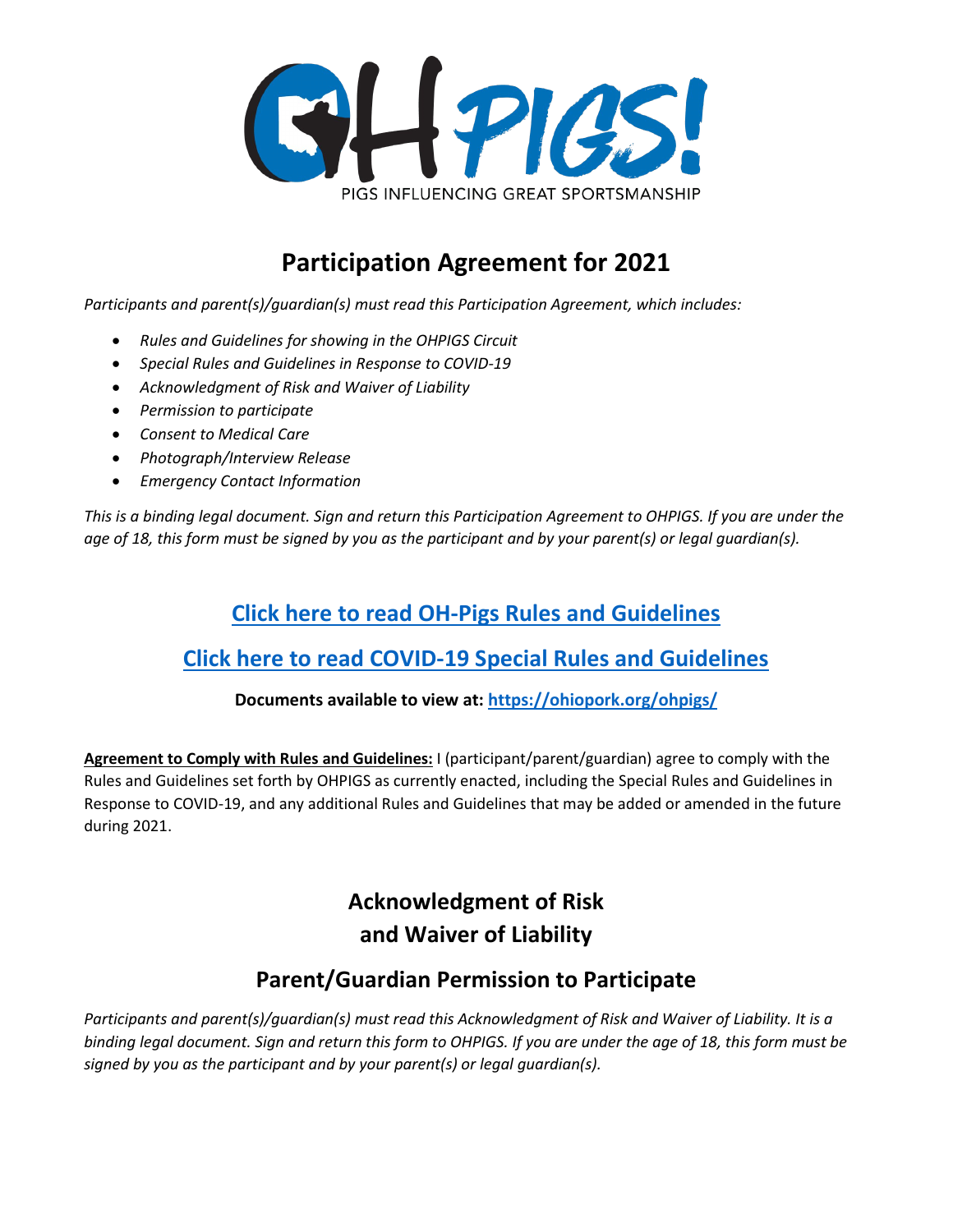**Acknowledgement of Risks:** I (participant/parent/guardian) am aware that participation in the OHPIGS Circuit shows may be risky and dangerous. **I acknowledge and accept the risks, including the risk of exposure to COVID-19, and give permission for my participation in the OHPIGS Circuit involving the showing of swine.** I acknowledge that certain damages or injury may occur because of my participation in the OHPIGS Circuit shows, including but not limited to:

- **Damage to my property, including my swine, tack, and trailers, and**
- **Bodily injury to myself, my child, up to and including mortal injury.**

Risks include, but are not limited to, (a) those arising from control and performance of livestock that with no warning or apparent cause may make unpredictable movements; (b) physical activities that may involve strenuous exertion that may place stress on cardiovascular or Musculo-skeletal systems; (c) activities related to the show, such as loading and unloading swine from trailers or vehicles, controlling livestock while in unfamiliar areas and around other animals; (d) use or operation, by me or others with varying skill levels, of animals, tack, scales, equipment and vehicles in the condition in which they are found; (e) exposure to inclement weather that could result in heat exhaustion, heat stroke, sunburn or dehydration; (f) contact with dangerous animals, poisonous plants, insects and environmental or biological hazards; (g) risks related to transit to or from the locations for showing swine; (h) use of facilities, arenas, roads, sidewalks, parking lots, and trails that may or may not be properly maintained; (i) exposure to contaminated food and untreated water; (j) risk related to the rendering or receipt of emergency first aid, or other emergency treatment, and transport in medical emergencies; (k) exposure to COVID-19 that may cause serious illness or death and the spread to family members and others; (l) other unknown and unanticipated activities and risks.

**Release from Liability and Agreement to Indemnify:** In consideration of the OHPIGS Circuit permitting me/my dependent to participate in the showing of swine, **I voluntarily accept all risks associated with participation. To the extent permitted by law, I agree to indemnify, defend, save, hold harmless, discharge, and release OHPIGS, its agents, and employees from any and all liability, claims, causes of action or demands of any kind and nature whatsoever that may arise out of or in connection with my participation in any activities related to OHPIGS.**

## **Consent to Medical Care**

**Consent to Medical Care:** I certify that, with or without accommodation, I am in good health and I know of no medical reason why I am not able to participate in OHPIGS Circuit shows. I consent to first aid, emergency medical care and if necessary, admission to an accredited hospital when necessary for executing such care, and for treatment for injuries or illness that I may sustain while participating in any activity associated with the showing of swine.

## **Photograph/Interview Release**

**Photograph/Interview Release**: I grant permission to be photographed or interviewed in connection with OHPIGS Circuit shows. I understand the photographs or interviews may be used for television, film, print, or other media. I release and indemnify OHPIGS for any claims related to photographs and interviews by OHPIGS. *(If this paragraph is marked through and initialed, I do not give my permission to be photographed or interviewed.)*